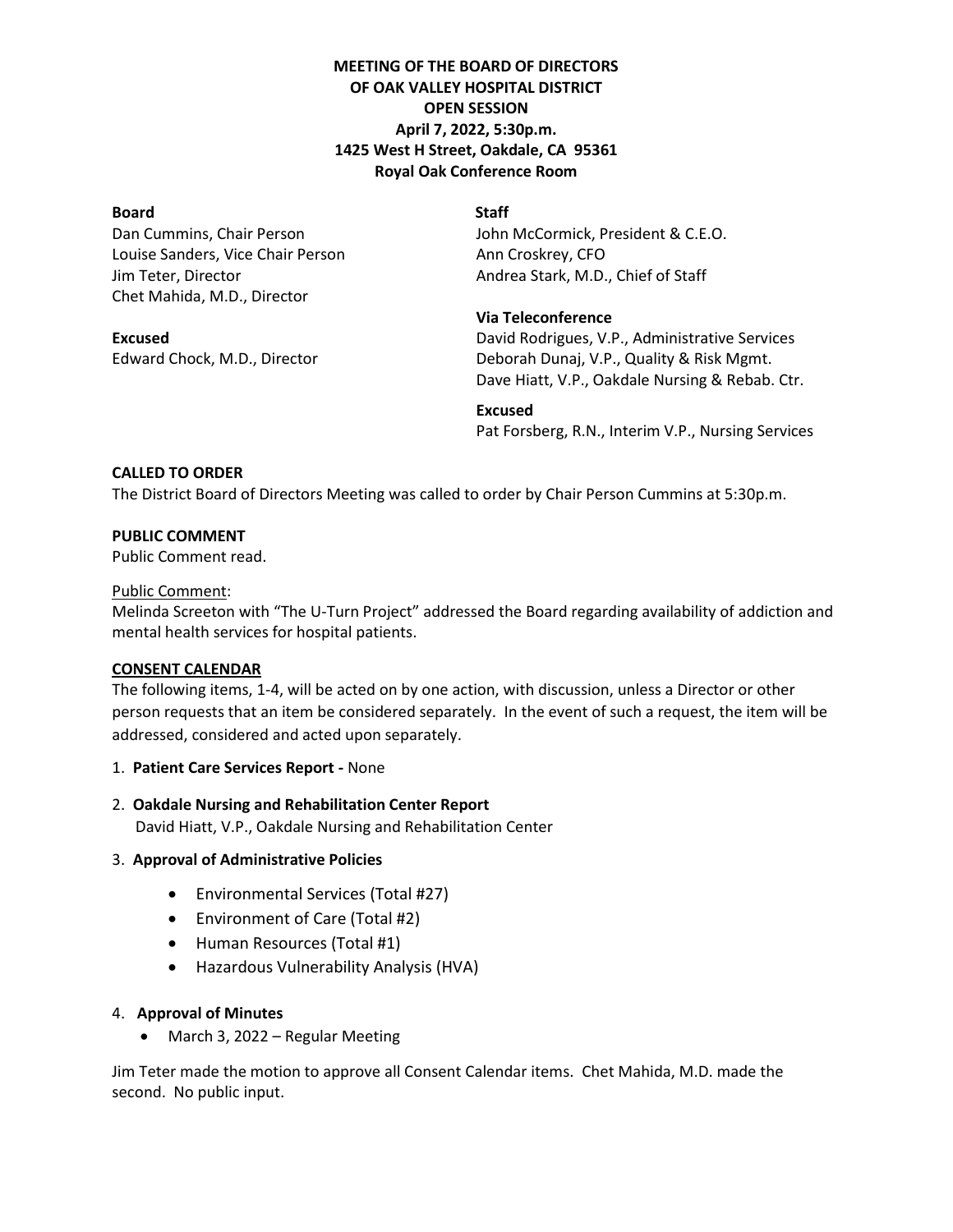Cummins – Aye Sanders – Aye Teter – Aye Chock – Absent

## Mahida – Aye **MOTION CARRIED**

# **MEDICAL STAFF REPORT – Andrea Stark, M.D., Chief of Staff**

# **The Medical Executive Committee requests the District Board's approval of the following items forwarded from the February 15, 2022 & March 15, 2022 meeting.**

# **Forms/Policies**

The following forms and policies have been revised to meet current required The Joint Commission and CMS standards. They have been thoroughly reviewed by the Policy, Procedures and Forms (PPF) Committee and appropriate Medical Staff Committees. Point of Care Documentation

# **The Medical Executive Committee requests the District Board's approval of the following items forwarded from the February 15, 2022**

**i.** Forms/Policy Review

**POLICIES Administrative Manual Quality Risk Management/Medical Staff**

- Patient Safety Plan
- Patient Safety Events/Event Reporting Process

**The Medical Executive Committee requests the District Board's approval of the following items forwarded from the March 15, 2022**

**A. Forms/Policy Review**

**POLICIES**

## **Administrative Manual**

## **Quality Risk Management/Medical Staff**

- Allied Health Professionals Supervision of
	- o Replacement for Retiring Performance Review of Allied Health Professionals
- Conflict of Interest Medical Staff Members
- Health and Wellness (Well Being Committee for Practitioners Granted Privileges)
- Medical Staff Fees Account Funds Management
- Medical Staff and Allied Health Professionals (AHP) Orientation Program
- Name Badges for Medical and Allied Health Professional Staff
- Sentinel Event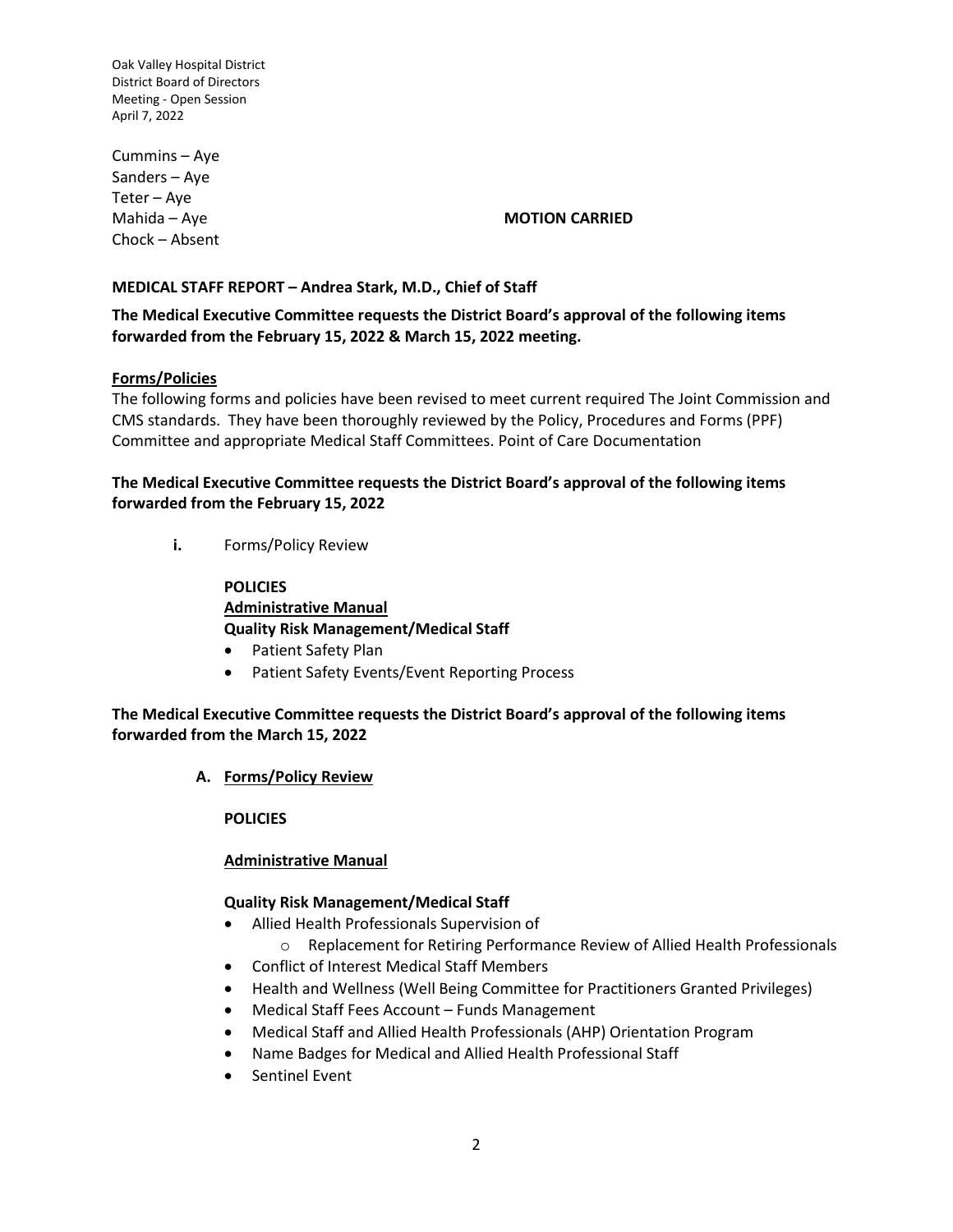#### **Clinical Manual**

- Dysphagia (Swallow) Screen
- Pain Management

## **Infection Control Manual**

• Infection Prevention and Control Plan 2022

Jim Teter made the motion to approve February 15, 2022 & March 15, 2022 Medical Staff Reports. Chet Mahida, M.D. made the second. No public input.

Cummins – Aye Sanders – Aye Teter – Aye Mahida – Aye Chock – Absent

#### **MOTION CARRIED**

#### **Financial Report for February 2022**

Ann Croskrey, CFO presented the February 2022 Financial Report. During the month of February the acute patient activity declined slightly as Omicron variant of COVID-19 surge slowed down. The acuity of patients was still high with a case mix index of 1.68 on a budget of 1.09. The Emergency Room averaged 46 visits per day. In February the District posted a profit on operations before the new hospital expenses of \$430,000. The year-to-date earnings before interest and depreciation (EBIDA), was at 14.5% at the end of February. Accounts receivable gross days were at 58 days and our days of cash on hand was at 122 days

Chet Mahida, M.D. made the motion to approve the Financial Reports for February 2022. Jim Teter made the second. No public input.

Cummins – Aye Sanders – Aye Teter – Aye Mahida – Aye Chock – Absent

## **MOTION CARRIED**

#### **CHAIR PERSON REPORT – Dan Cummins, Chairperson**

**Chair Person Comments** No Report.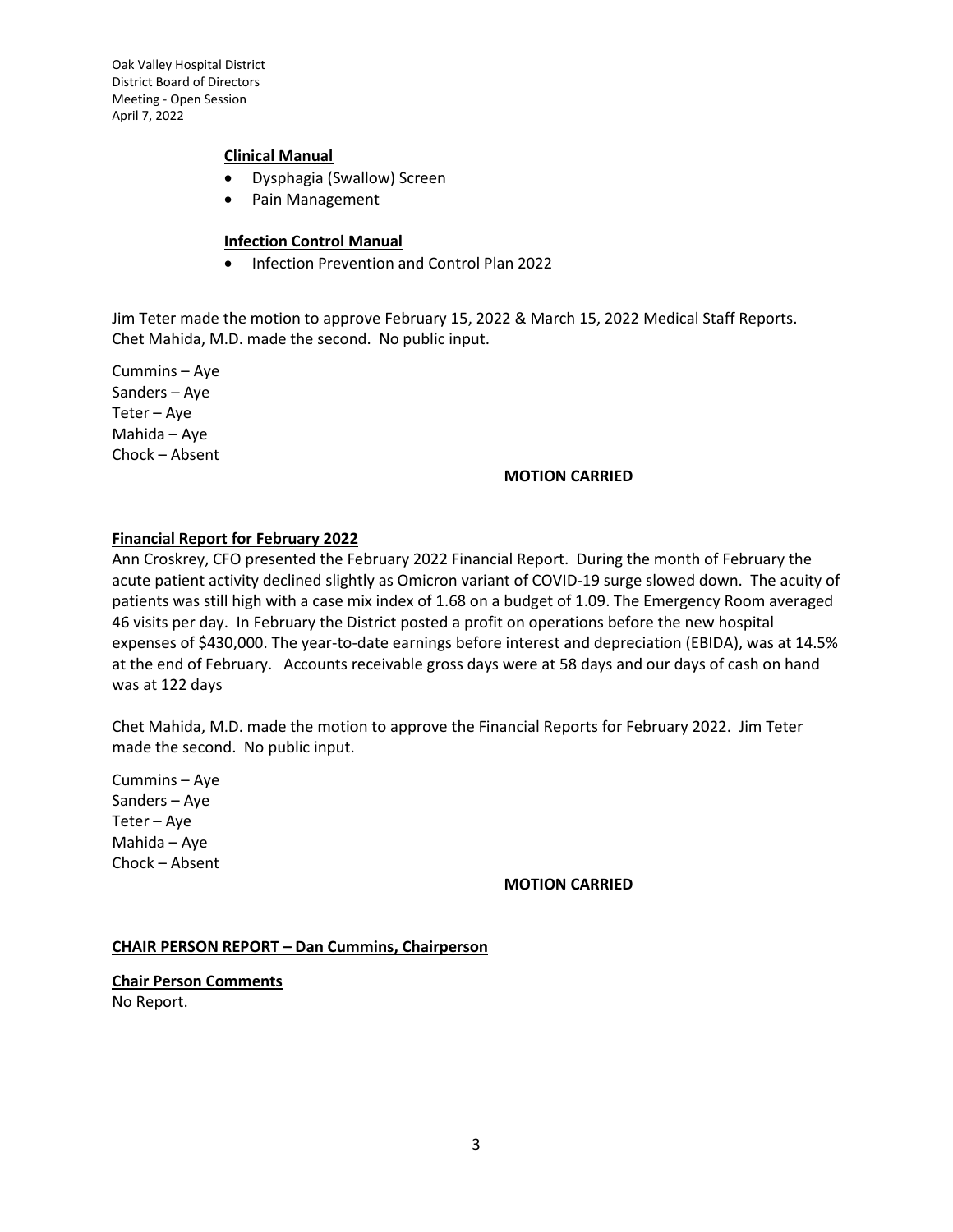## **PRESIDENT AND CEO REPORT - John McCormick, President and Chief Executive**

#### **Resolution 2022-06 Setting General Prevailing Wage Rates; Required Annually per State Law**

Recommendation to approve Resolution 2022-06 Setting General Prevailing Wage Rates.

Jim Teter made the motion to approve Resolution 2022-06. Chet Mahida, M.D. made the second**.** No public input.

Roll Call by Jill Andersen, Clerk of the Board Cummins – Aye Sanders – Aye Teter – Aye Mahida – Aye Chock – Absent

#### **MOTION CARRIED**

# **Resolution 2022-07 of the Board of Directors of Oak Valley Hospital District Authorizing Amendment of Commercial Revolving Loan**

Recommendation to approve Authorizing Amendment of Commercial Revolving Loan of \$3 million for a 2-year period at the initial prime rate of 3.5%. Bond covenant days per cash on hand were lowered by 10 days.

Jim Teter made the motion to approve Resolution 2022-07. Chet Mahida, M.D. made the second. No public input.

Roll Call by Jill Andersen, Clerk of the Board

Cummins – Aye Sanders – Aye Teter – Aye Mahida – Aye

#### Chock – Absent **MOTION CARRIED**

#### **Ratification of 1 Year Proposed Contract for Acute Care Employees Represented by Organized Labor**

The following wage increases, retroactive to January 23, 2022, were ratified by the employees and are recommended for Board approval: This recommendation excludes employees located in the clinics, the medical office building and in management.

- Acute Care Hospital Minimum of \$2 per hour to base hourly rate
- Phlebotomists and Cooks Minimum of three dollars (\$3.00) to hourly rate
- Licensed Techs, Pharmacists, and Lab Scientists increase of five percent (5%) or two dollars (\$2.00), whichever is greater
- LVN's and RN's shall receive seven and one-half percent (7.50%) or two dollars (\$2.00), whichever is greater.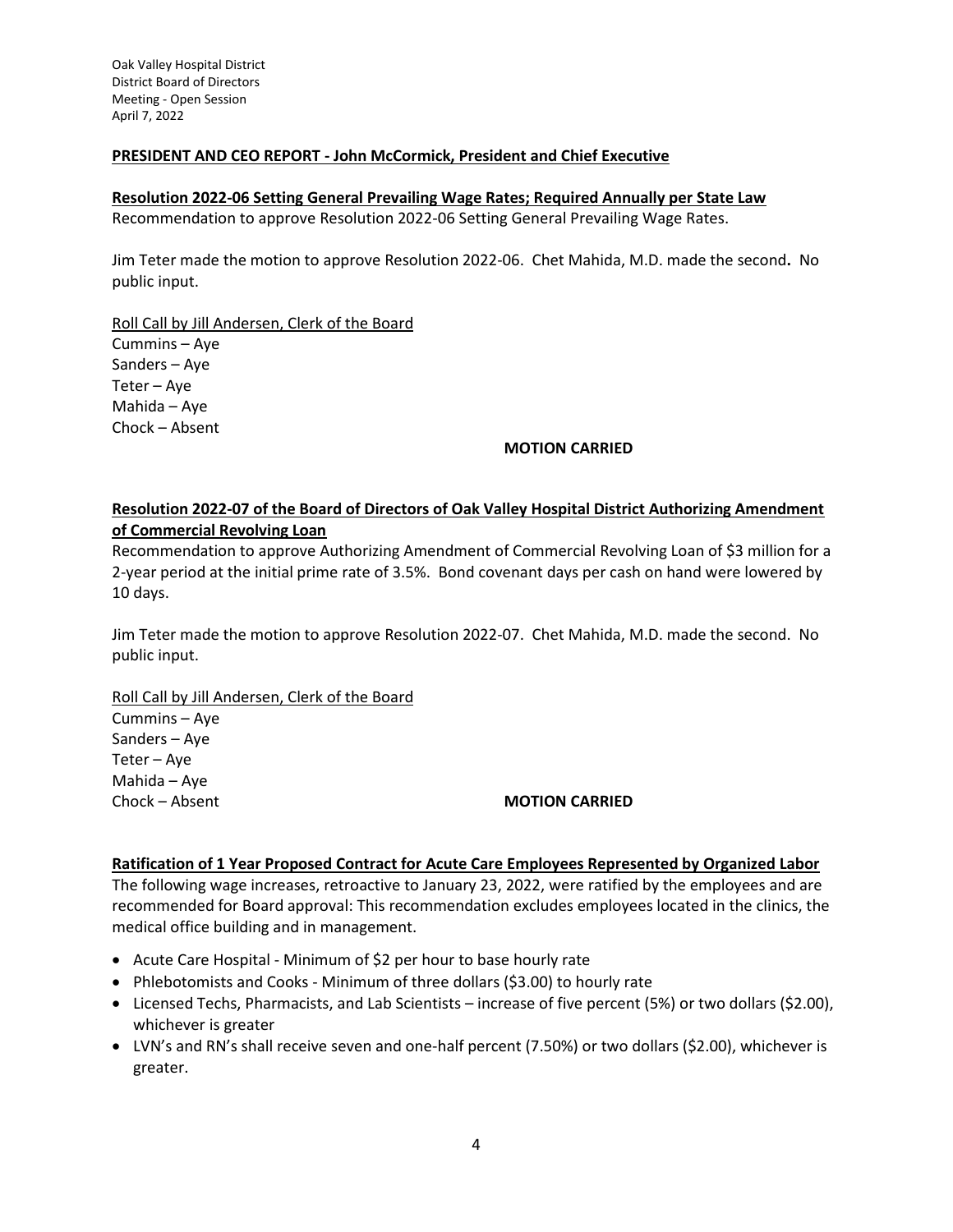Jim Teter made the motion to approve Ratification of 1 Year Proposed Contract for Acute Care Employees Represented by Organized Labor as presented. Chet Mahida, M.D. made the second. No public input.

Cummins – Aye Sanders – Aye Teter – Aye Mahida – Aye

## Chock – Absent **MOTION CARRIED**

#### **Personnel Update**

Jennifer Cook has accepted the position of Manager of Quality Improvement. Jennifer was our Respiratory Therapy Supervisor for many years prior to taking this position.

Patty Barcelo, from Employee Health and a supervisor in our Clinics, accepted the position of Manager of Infection Control Preventionist. Patty recently received her bachelor's degree in Nursing.

There have been seven CNA's hired since the last Board meeting. We are now well over the State mandated staffing requirements and with the decline of the COVID pandemic we will be admitting more residents to the skilled nursing unit.

We are very close to hiring a second Licensed Clinical Social Worker (LCSW) to work at the Clinics, which is a great accomplishment due to a shortage of behavioral health professionals available in our County.

#### **Update on Storage Tank Renovation Project (Verbal Report)**

There are a few small leaks in the piping, which should be repaired within the next 6 weeks. The cost for these repairs will not be at the expense of the hospital. Repairs to the Public Utility Room on the hospital campus was noted and will also need repair.

#### **COVID-19 Update**

Notice was just received that employees at the ONRC are no longer required to wear face shields. Proof of receipt of receiving a booster shot or proof of exemptions must be on file per Joint Commission & State requirements.

#### **Legislative Update**

The leading issue to report is concerning Kaiser entering the Managed Care Medi-Cal field after signing a private agreement with the State of California. This was not put out to bid to other managed care providers throughout various regions of the state. The Governor has the power to bypass normal bidding procedures in times of emergency, such as the COVID health threat. This will allow Kaiser to increase its Medi-Cal participation while largely continuing to hand-pick patients. Local nonprofits worry that their agencies will be left with a greater percentage of the higher-risk, costlier patients in the plan. Additional legislative items are included in the Legislative Update report.